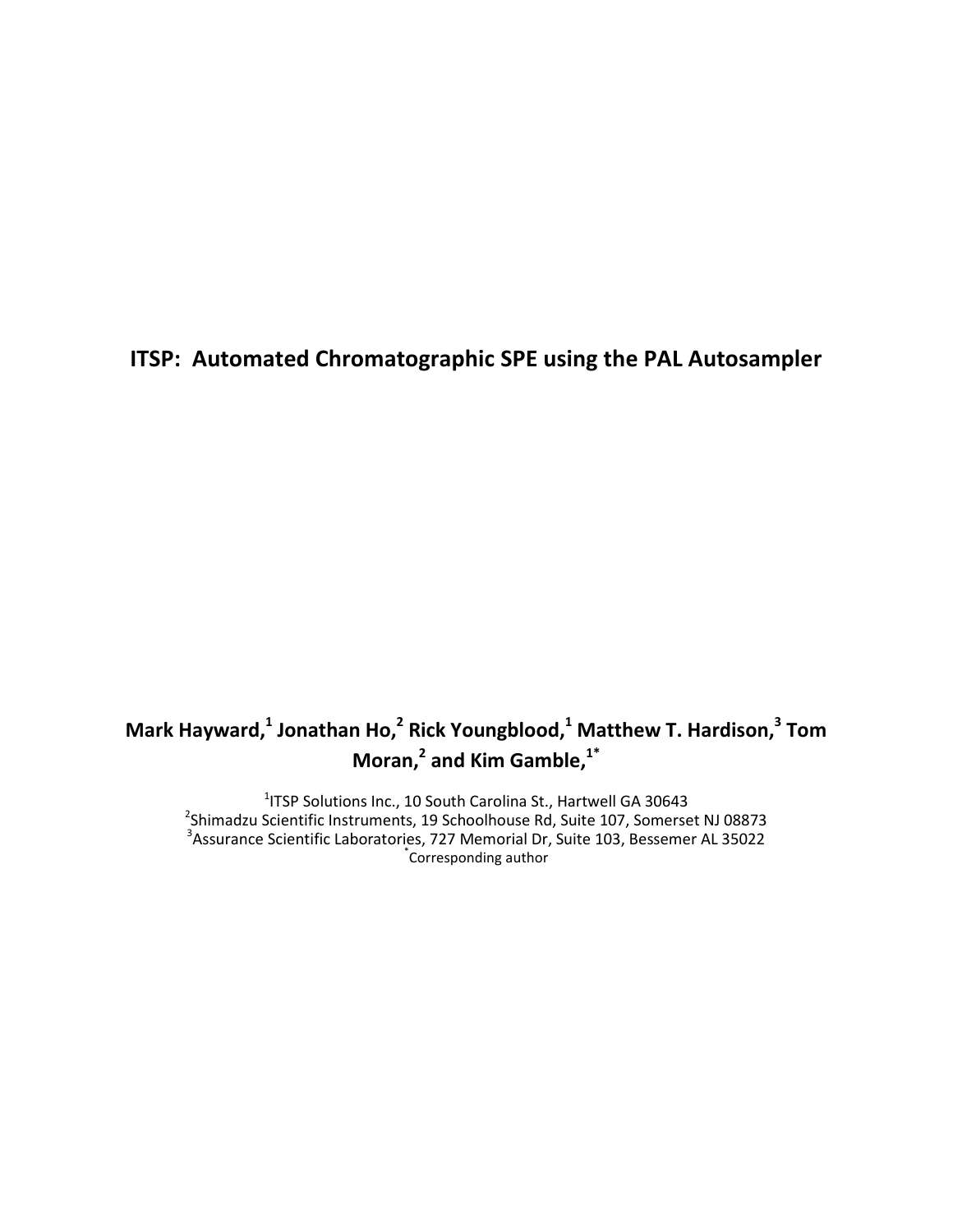#### **SPE: Why and How?**

Solid Phase Extraction (SPE) is established as a preferred tool for isolating target analytes from complex matrices. This preference is the result of the availability of a diverse range of chromatographic sorbents allowing targeted approaches based on the specific chemistry of the analytes and matrices. In addition, SPE offers the ability to enrich or pre-concentrate analytes in samples. Enrichment is valuable because it allows one to match the analyte concentrations to the analytical approach used to measure them. Given these unique capabilities, it seems safe to say that SPE is the "gold standard" approach in analytical sample preparation.

Despite the seemingly "golden" rationale for using SPE, there are practical matters of execution that must be addressed if SPE is to be used for significant numbers of samples. Performing SPE using a cartridge on vacuum (or pneumatic pressure) manifold can be executed reliably in skilled hands. However, significant skill in achieving and maintaining proper liquid flow (varies with liquid level) is required and the manual labor involved limits the number of samples to 30 per day per technician. Furthermore, if enrichment is needed, a sample dry down step will be required, which will reduce throughput.

The number of samples can be increased by going parallel in tubes, pipette tips, cartridges, or 96 well plates. However, parallel liquid flow is highly variable tube to tube (or well to well). The increased variability in parallel flow results in increased variability in analyte recovery requiring the use of internal standards as well as acceptance of lower quality, specifically higher LLOQs and assay result variability. Furthermore, the parallel approach only addresses sample / solvent flow over the SPE sorbent and not pipetting sample / solvents to each well. So, going parallel only modestly increases sample throughput and adds the trade-off of increased probability of human error from the increased number of pipetting steps. Clearly, using SPE for large numbers of samples effectively, requires thoughtful consideration of a variety of tradeoffs between quality and quantity.

Currently, the most common approach for achieving significantly increased SPE throughput is the parallel approach coupled with robots to perform the pipetting. This two workflow process (robotic SPE, then LC/MS/MS or GC/MS/MS measurement) achieves high throughput. However, this requires acceptance of lower quality results. Furthermore, there are significant additional costs for robots (200k-500k\$), programming / integration, and technicians with robotic skills. From a results point of view, it seems to mirror the well known "speed, cost, quality triangle" where gains in any one of the three, takes away from the other two. It is important to realize that the speed, cost, quality triangle only exists if allowed. It is allowed by continuing to do SPE in the same way as before with nothing more than larger assembly lines (human or robotic). If one fundamentally changes or disrupts the SPE process, specifically the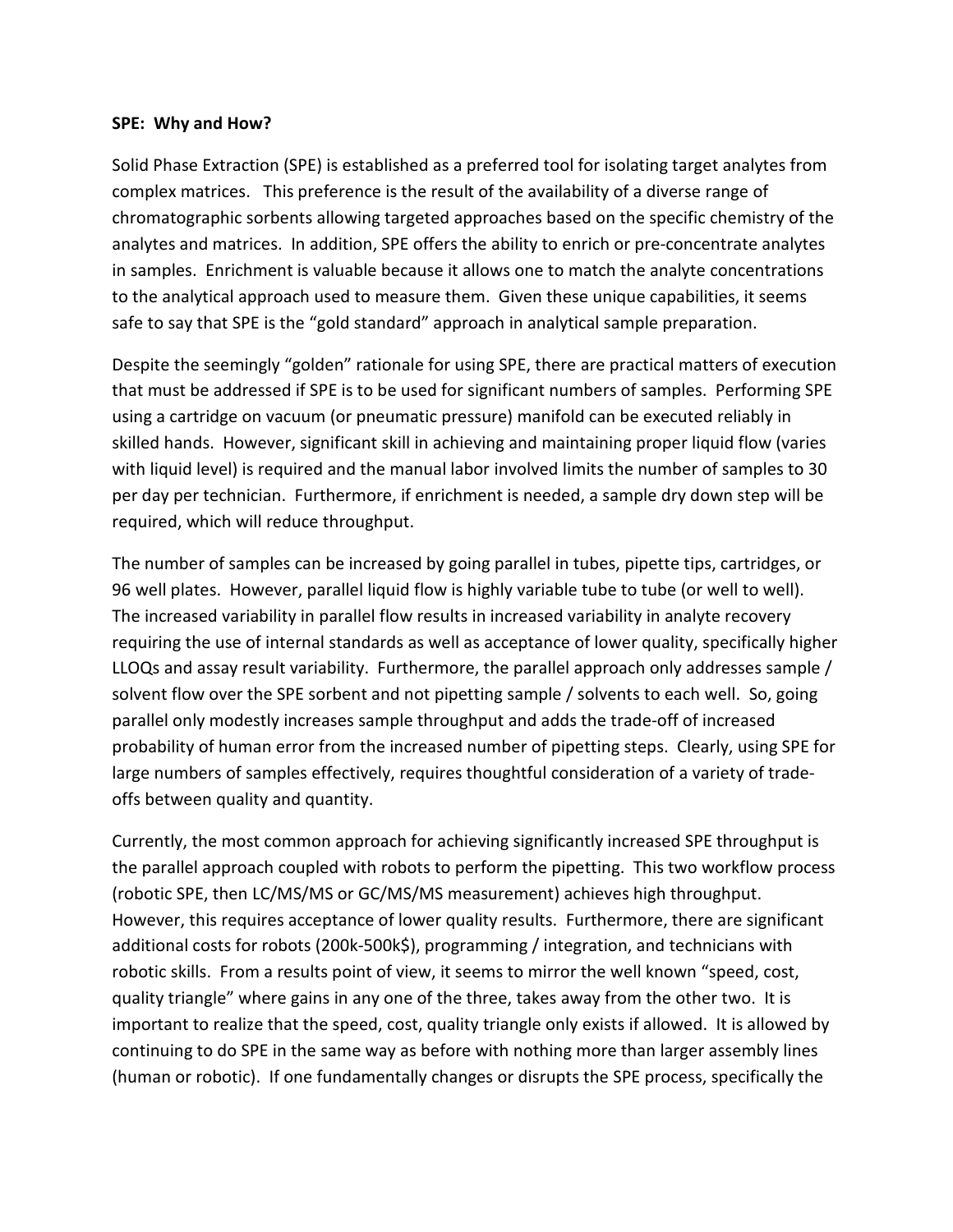single use SPE device, it is possible to change SPE and achieve benefit in speed, cost, and quality, all simultaneously.

### **ITSP – Instrument Top Sample Prep: The Art of the SPE Cartridge**

Fundamental change of the SPE cartridge is the genesis of ITSP, a way to perform automated SPE rapidly, achieving the highest quality results, using the PAL autosampler that one probably already has in the laboratory. This genesis was born of the heart felt belief that SPE devices should change to become more automation capable ("the art") AND better from a fluidic point of view to maximize its potential chromatographic performance / sample volume efficiency ("the science"). This enthusiastic belief led to many spontaneous drawings of potential new SPE devices (>50 drawings in all) and the construction of more than a dozen prototypes. The dedicated enthusiasm continued for 6 years and was incredibly productive. The summation of the hand drawn art followed by building prototypes is shown in Figure 1.

The heart of the ITSP form of SPE is the patented<sup>1-5</sup> single use cartridge (Figure 1) containing customer-defined packed chromatographic media. The crimped-on septum and needle guide (upper 80% of cartridge) enable automation by facilitating accurate cartridge transport on a syringe needle. The automated SPE process starts using the syringe to perform cartridge conditioning, sample loading, and sample washing steps over a waste receptacle. Automation continues using the syringe to perform the elution step(s) over a clean vial(s) or well(s) and then discarding the used cartridge in a different waste receptacle. The automation finishes using the syringe to mix the freshly eluted sample and then inject it into the LC/MS/MS or GC/MS/MS that will be used to measure the sample. The locations of these events on a PAL autosampler are shown in Figure 2.

This automation approach is a simple single workflow process with the SPE integrated directly into the LC/MS/MS or GC/MS/MS software and workflow. It requires no additional skills beyond those needed to operate the LC/MS/MS or GC/MS/MS. Put simply, it is just a different method selection in the MS software already in use with any PAL autosampler equipped LC/MS/MS or GC/MS/MS.

In this online SPE by ITSP workflow, parallelism is achieved in a different way than it is with the two workflow process (robotic parallel SPE, followed by serial LC/MS/MS or GC/MS/MS). In the ITSP workflow, both SPE and LC/MS/MS (or GC/MS/MS) are performed serially, but in parallel with each other. This alternative approach to parallelism is depicted in the timeline shown in Figure 3. As shown, the cycle time is frequently a function of the LC/MS/MS (or GC/MS/MS) measurement and not the SPE. With this form of parallelism, the only cost in time for SPE is SPE of the first sample, and the process is considerably faster than the two workflow process.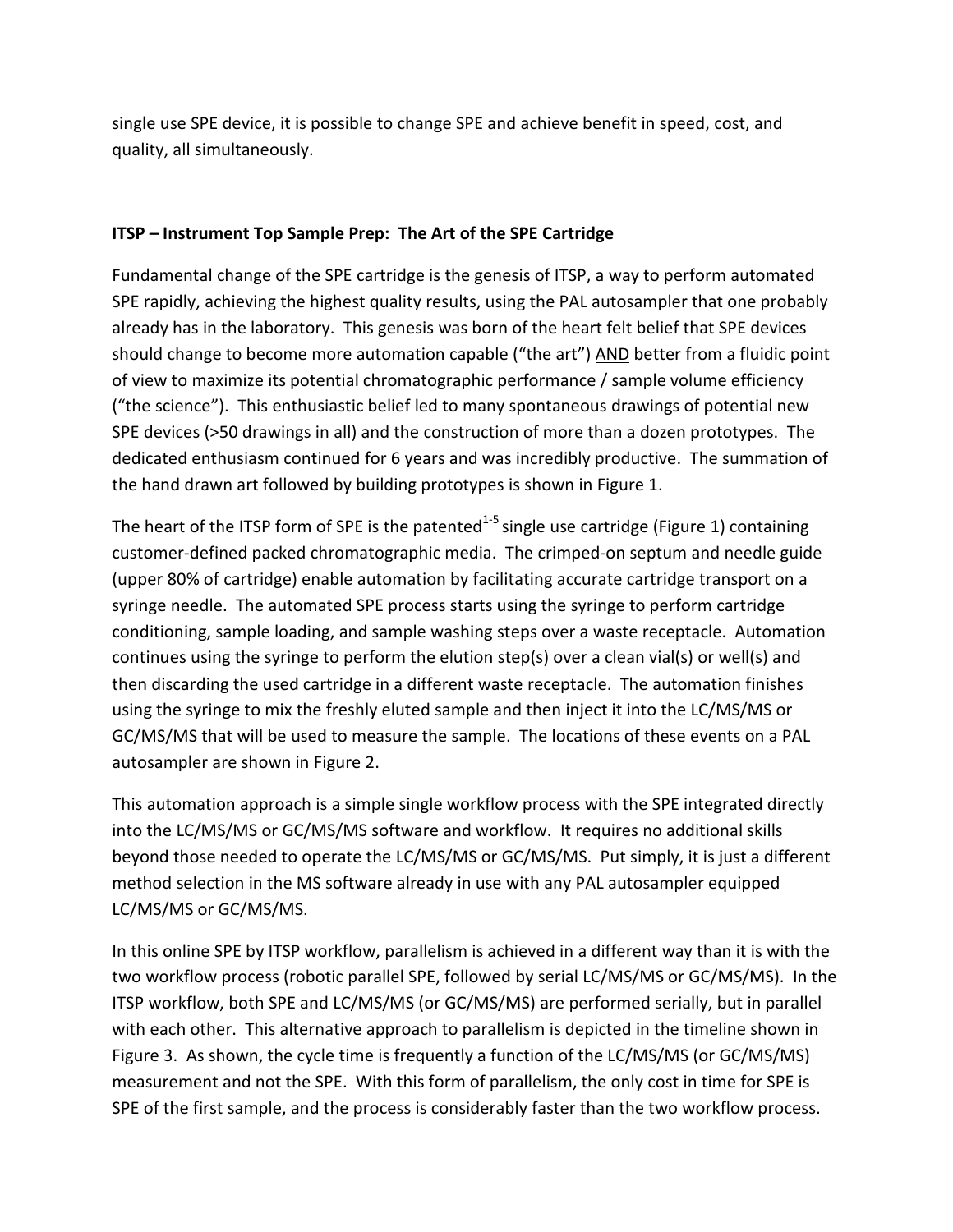This is achieved simply through good autosampler selection (CTC Analytics PAL System) and one must have an autosampler anyway.

## **ITSP – Instrument Top Sample Prep: The Science of the SPE Cartridge**

The above covered the benefits of the upper 80% of the ITSP SPE cartridge (Figure 1), which enables the ability to accurately move the SPE cartridge, thereby enabling precise automation. Although smaller, the bottom 20% of the cartridge is every bit as important as the top. This is the part that does the chromatographic SPE, the part that expertly cleans and enriches the sample producing high quality results, and the part that one trusts to keep the LC/MS/MS or GC/MS/MS clean for many months of robust operation.

The ITSP SPE cartridge was designed to do this well. This can be seen in the syringe needle placement shown in Figure 1 where needle placement is directly at the frit containing the packed chromatographic sorbent, thereby allowing delivery of the sample, without significant dispersion, directly to the packed sorbent. Flow of the sample and solvents is positive liquid pressure, syringe pump driven (flow adjustable at a resolution of +/-10 nl/s) and is both precise and accurate. The extra-column volume of the cartridge (Figure 1, below sorbent) is just 16  $\mu$ l. As a result, the ITSP SPE cartridge is truly a unique micro-SPE device with significant operational and performance advantages.

Operationally, this small volume SPE cartridge allows elution volumes of 50-100 µl, which facilitates significant control of the analyte concentrations delivered for measurement. As a result, the sample volume can be simply adjusted to match both the capability (sensitivity) of the measurement instrumentation and the specific needed cutoffs (LLOQs, S/N ≥20) for proper interpretation of the test results. This is achieved without the customary dry down step used with vacuum or pneumatically driven flow forms of SPE, which tend to require ≥5x larger elution volumes.

Perhaps this concept is best illustrated with common, in-use assay examples: For broad panel drug measurement in urine samples using a mid-range LC/MS/MS, 225 µl sample is loaded on the SPE cartridge, then eluted with 75 µl. This 3x enrichment of the analytes achieves the needed 1 ng/g cutoffs for low dose drugs and produces LC peaks for all drugs sufficiently intense for automatic integration across the concentration ranges observed in real samples. In the measurement of the same broad panel drug assay in oral fluid samples, 1 ml sample is loaded on the SPE cartridge, and then eluted with 75 µl. This 13x enrichment of the analytes achieves the same goals as urine samples, and in addition, the needed 0.2 ng/g cutoffs for low dose drugs. This concept can be amplified still further in the measurement of priority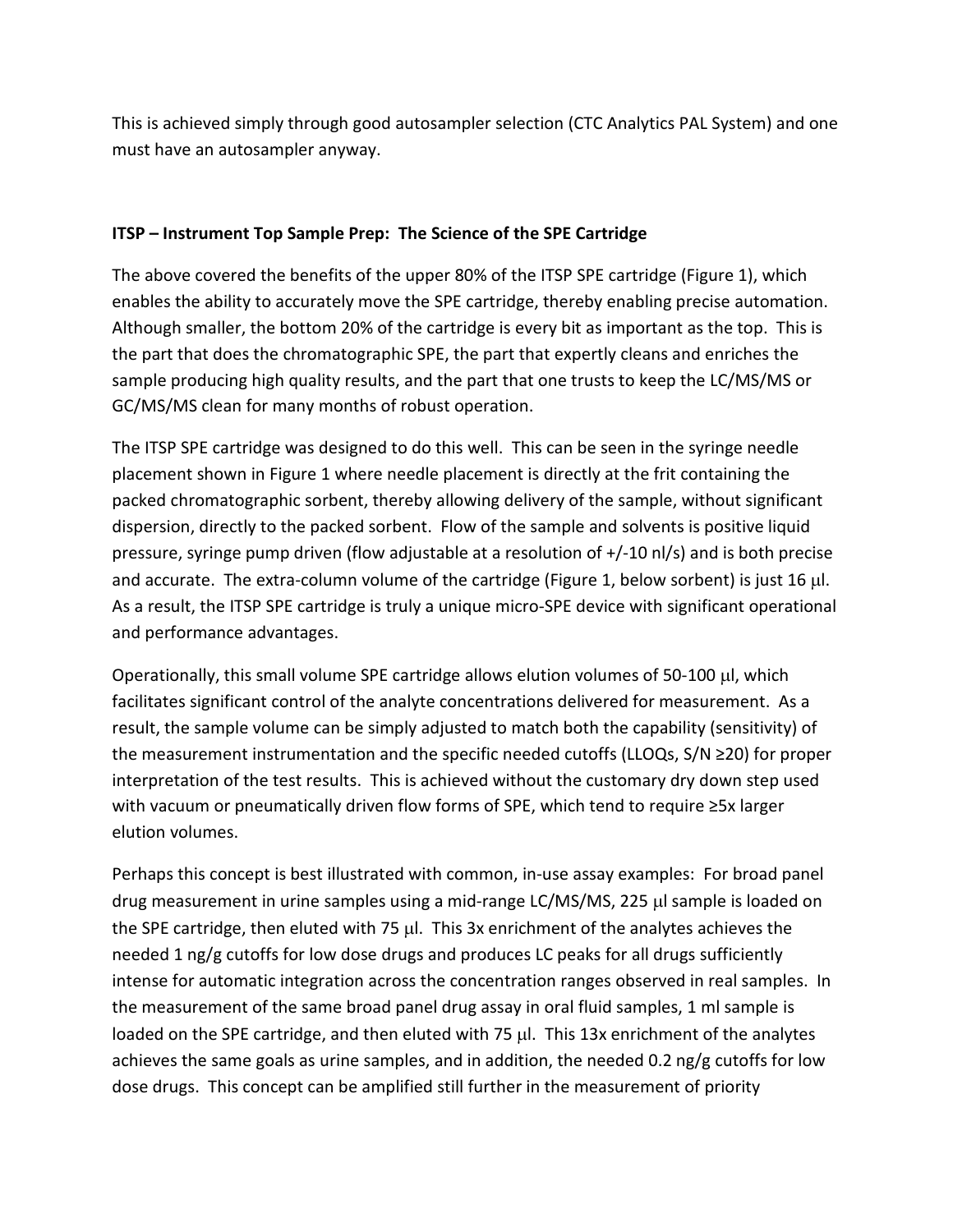pollutants in drinking water where 10 ml of water sample is loaded on the SPE cartridge followed by 50 µl elution in order to achieve 200x analyte enrichment and LLOQs at/near single digit part per trillion levels. In all of these example cases, the analytes are ready to measure immediately after SPE without performing dry down of the eluant.

The ITSP SPE cartridge is truly a unique micro-SPE device with significant chromatographic performance advantages. It has accurate syringe pump flow control over the packed sorbent bed allowing SPE separations to be performed at their van Deemter optimum velocity<sup>6</sup> as shown in Figure 4. This was an unexpected finding because the general expectation for single use SPE devices is that lower flow<sup>7</sup> always yields higher recovery. To the contrary, the data clearly shows that accurate flow control and optimization is just as important for SPE as it is for LC. With method optimization experiments performed in the same ways as done for LC, SPE recoveries can be systematically made both high and precise. The impact of performing SPE at this quality level is that the accuracy and variance in the final test results depends most on the LC/MS/MS (or GC/MS/MS) measurement (results CV = 3-5%) rather than the recovery of SPE sample preparation performed by the CTC PAL autosampler (Figure 2).

#### **That's Not All**

In skilled hands, method development / optimization experiments can be executed for multiple sorbents and solvents in an automated manner as a series of 5-6 run lists (DOE), where each list provides optima fed into the next list. The sum of these lists (including measurement / elimination of break-through of all condition, load, and wash steps, flow optimization, and a sample loading study) can be measured in as little as 3 lab days to yield a highly optimized SPE method. No other single use, disposable device SPE approach can achieve the precise chromatographic separations, pre-concentration of sample (without dry down), robust operation, and total automation achieved simultaneously by ITSP.

Furthermore, with PAL based SPE, one is not limited to a single dimension of SPE. Perhaps this concept also is best illustrated with in-use assay examples: For lipid profiling, uncharged oils can be isolated from fatty acids and phospholipids using anion exchange SPE. Then, the phospholipids can be isolated from the fatty acids using chelation in a second SPE step (easily achieved with a PAL). Finally, each of the three isolated samples (oils, fatty acids and phospholipids) can be directed to the LC/MS/MS or GC/MS/MS measurement approach best suited for that lipid class. Similarly, for proteomics, reverse phase SPE can be used for desalting, followed by a second chelation SPE to isolate peptides from phosphopeptides for separate LC/MS/MS measurement of the large numbers of peptides. In these examples of 2D SPE, the PAL often is operated as a stand alone sample preparation device, where it is equally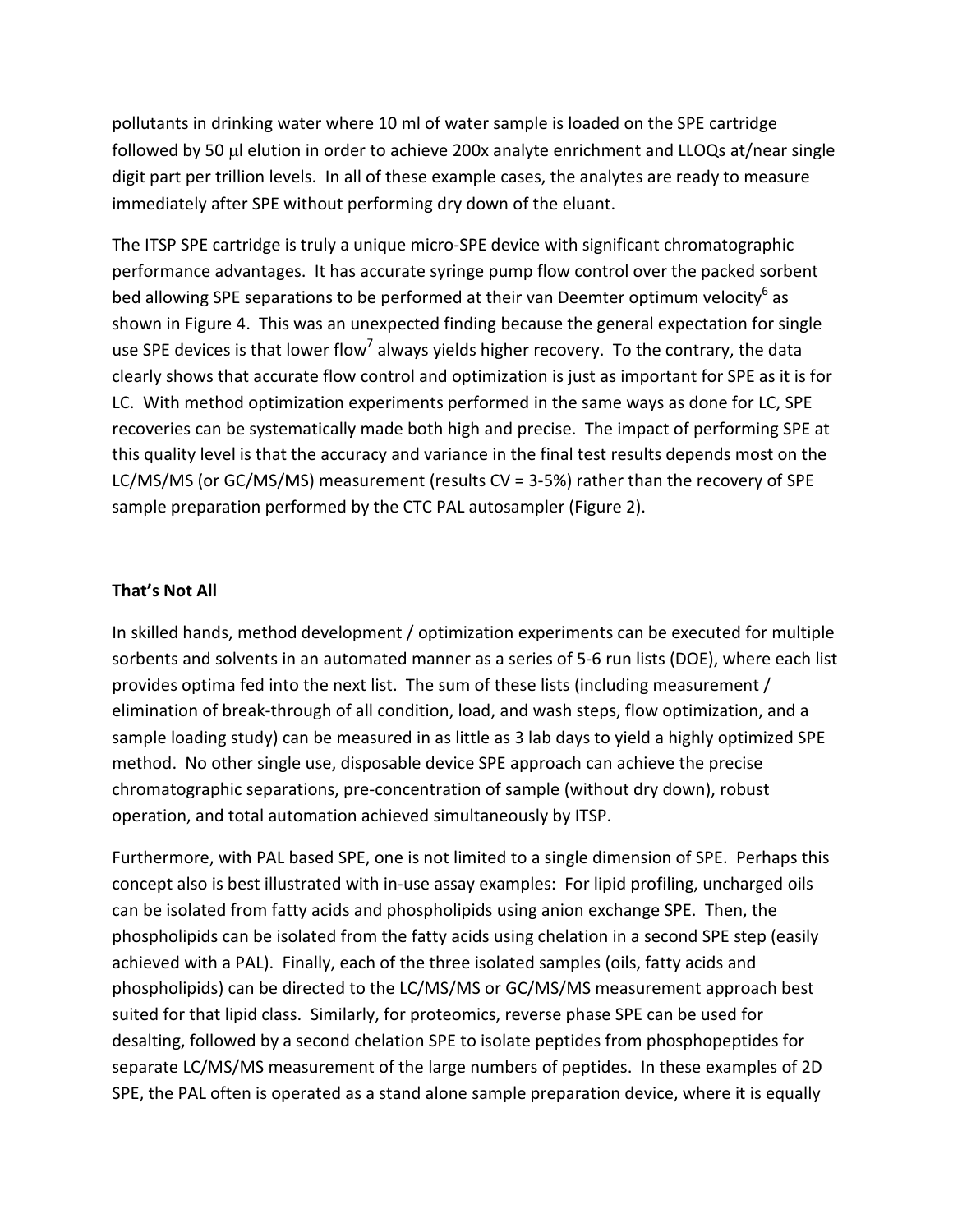capable. This way, multiple instrument types and/or methods can process the different compound classes for the same samples in parallel. This capability also can be useful in any application where the analytical measurement time significantly exceeds the SPE time. For example, in the GC/MS/MS measurement of large pesticide panels in food, one stand alone PAL can use SPE to clean up enough QuEChERS extracts for continuous, around the clock measurement by five GC/MS/MSs.

ITSP truly is Smart SPE.<sup>8</sup>

#### **Footnotes:**

- 1. Gamble, K., US Patent 6969615, 11/1/2005.
- 2. Gamble, K., Martin, W., EU Patent 1174701, 09/11/2007.
- 3. Gamble, K., CDN Patent 2316648, 7/4/2004.
- 4. Gamble, K., Martin, W., US Patent 7001774, 2/21/2006.
- 5. Gamble, K., Fitzgerald, R., US Patent 7798021, 9/21/2010.
- 6. Neue, U.D., HPLC Columns: Theory, Technology, and Practice, Wiley VCH, 1997, p13.
- 7. Jordan, L., LC-GC, 1993, 11, 634-638.
- 8. Smart SPE is a trademark of ITSP Solutions Inc.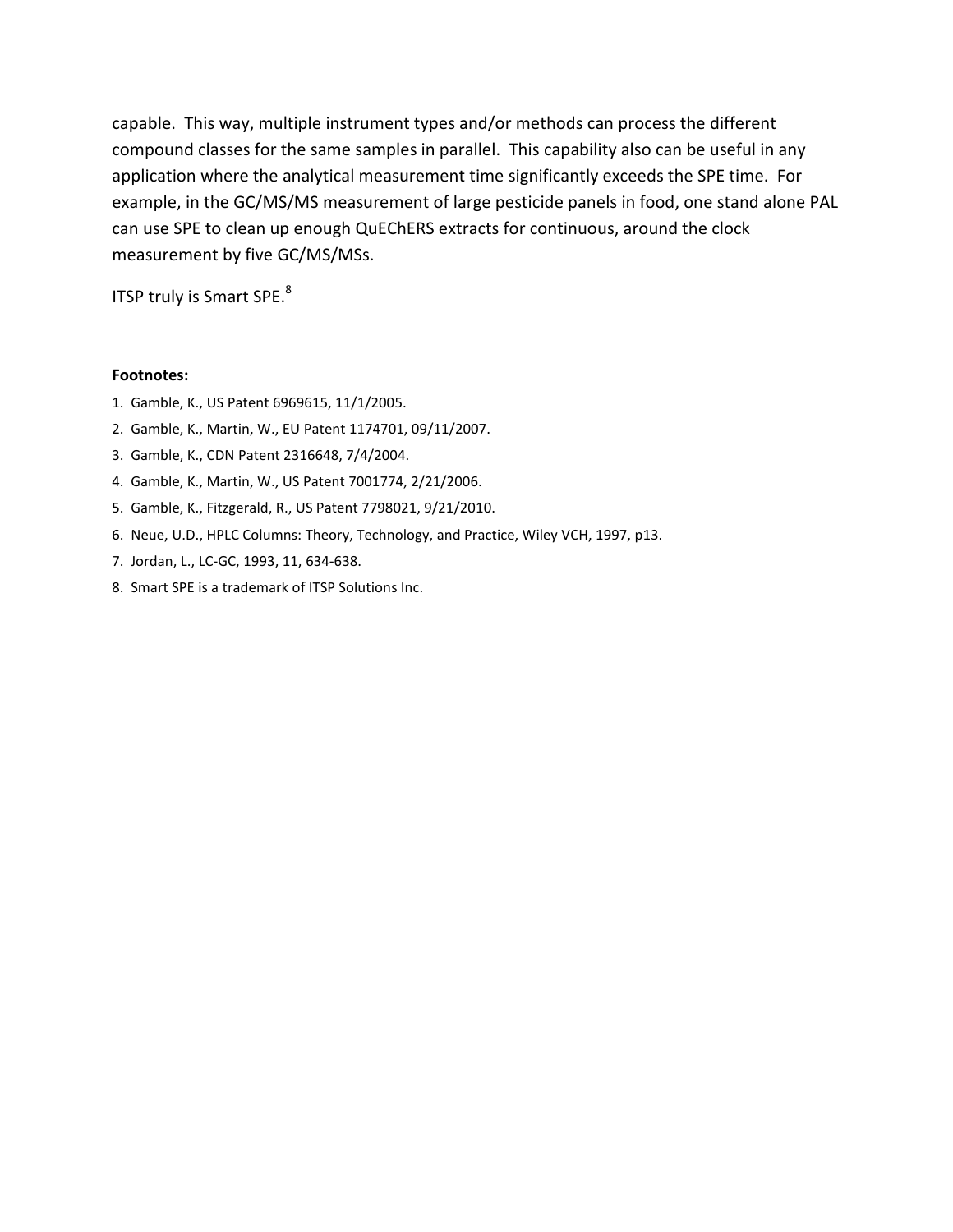

**Figure 1. Internal view of an ITSP SPE cartridge and how it interfaces with the PAL autosampler syringe and needle support. This interface facilitates all SPE cartridge transport and delivery of sample and solvents.**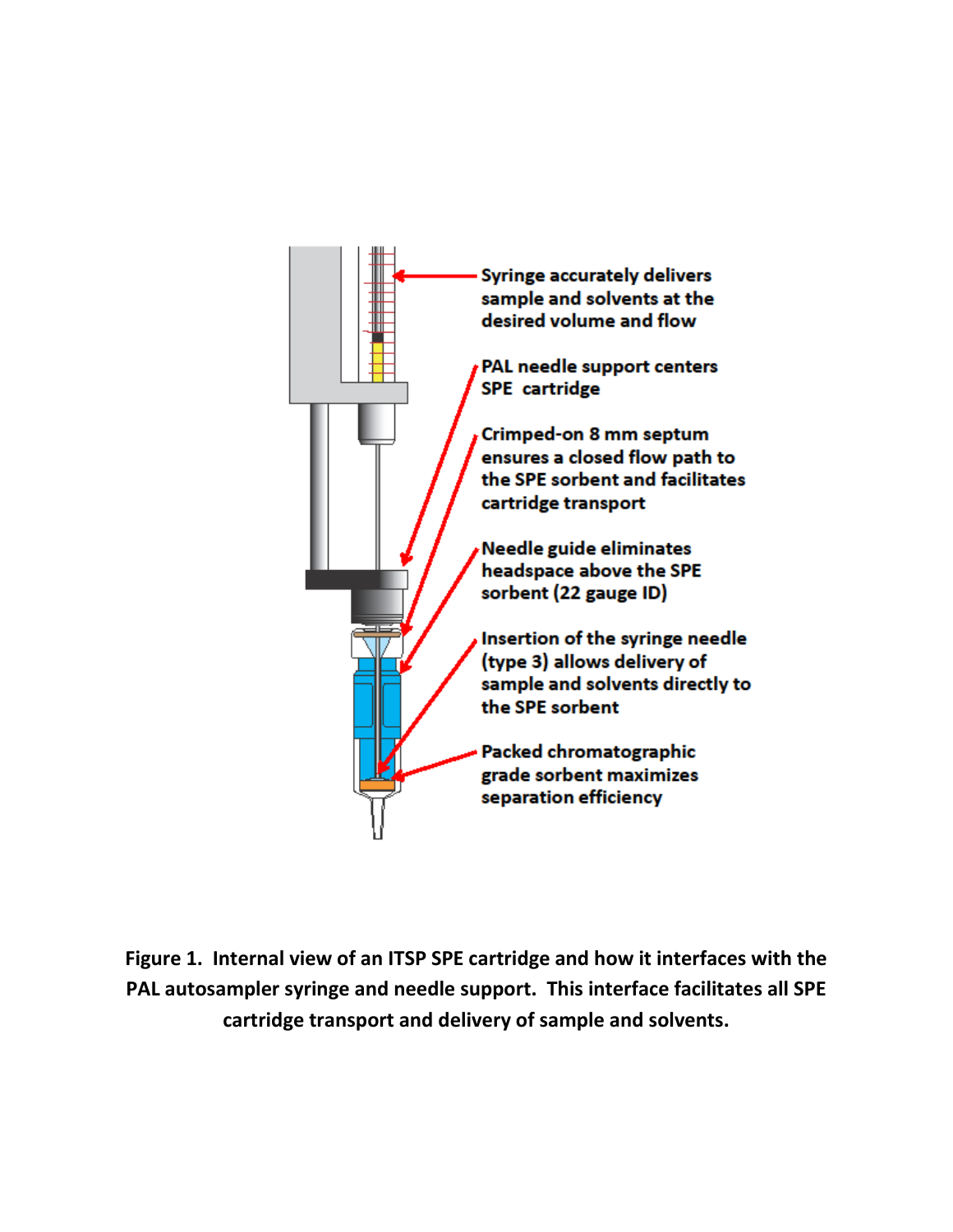

## **Figure 2. A PAL RTC autosampler equipped to perform online SPE-LC/MS/MS.**

[Hoses connect the SPE cartridge tray and syringe wash station to an ordinary lab solvent waste container. Used cartridges are typically discarded by the PAL into a box under the wash station and LC valve.]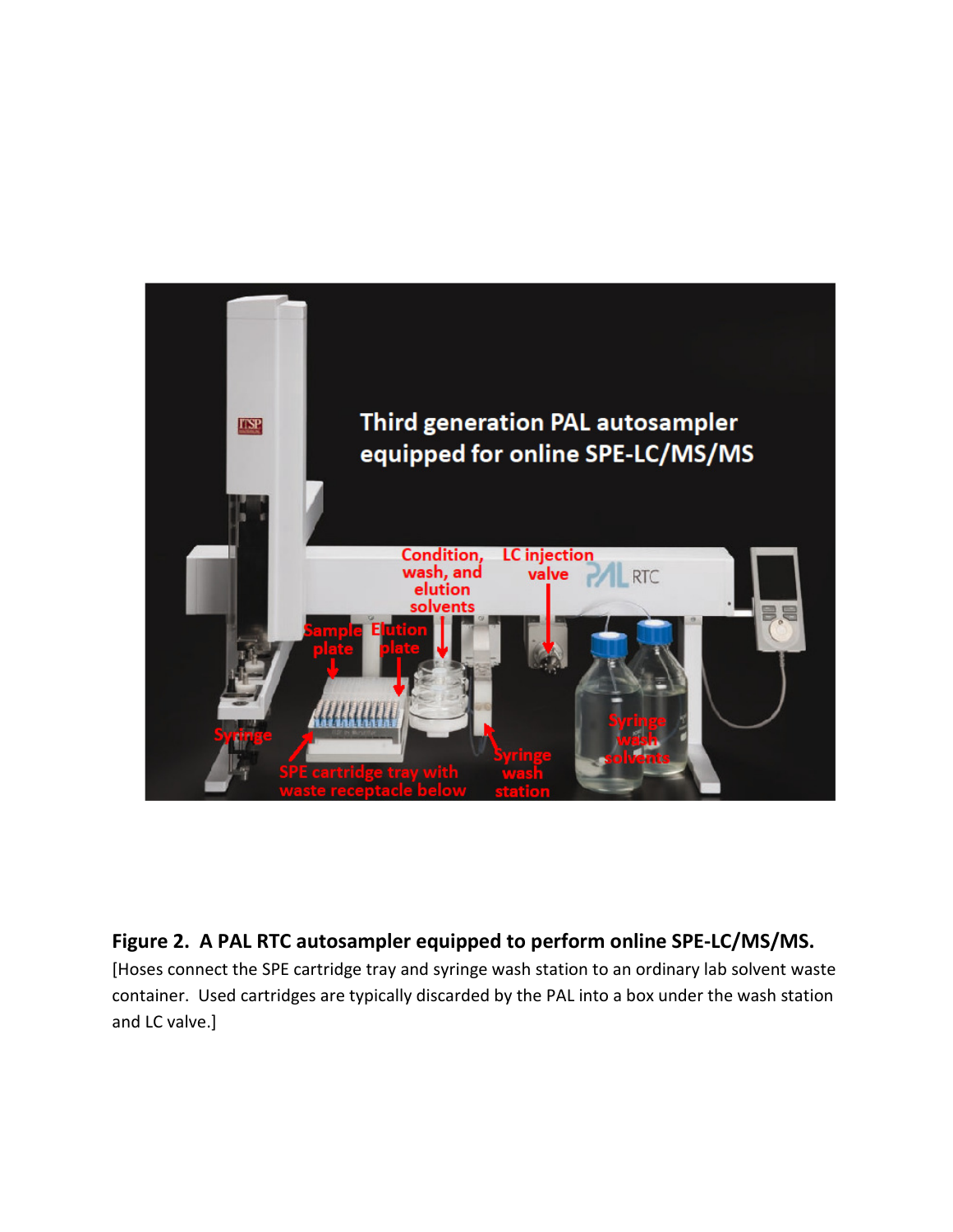# **Workflow: minimizing cycle time PAL operation in the inject ahead mode**



**Total cycle time (SPE + LC/MS/MS) = 4.5 min**

**Figure 3. The execution timeline for SPE in parallel with LC/MS/MS for the analysis of drugs (71) in urine. In this process, overnight measurement of two 96 well plates of samples per LC/MS/MS is routine and the results are ready for review when the lab opens in the morning.**